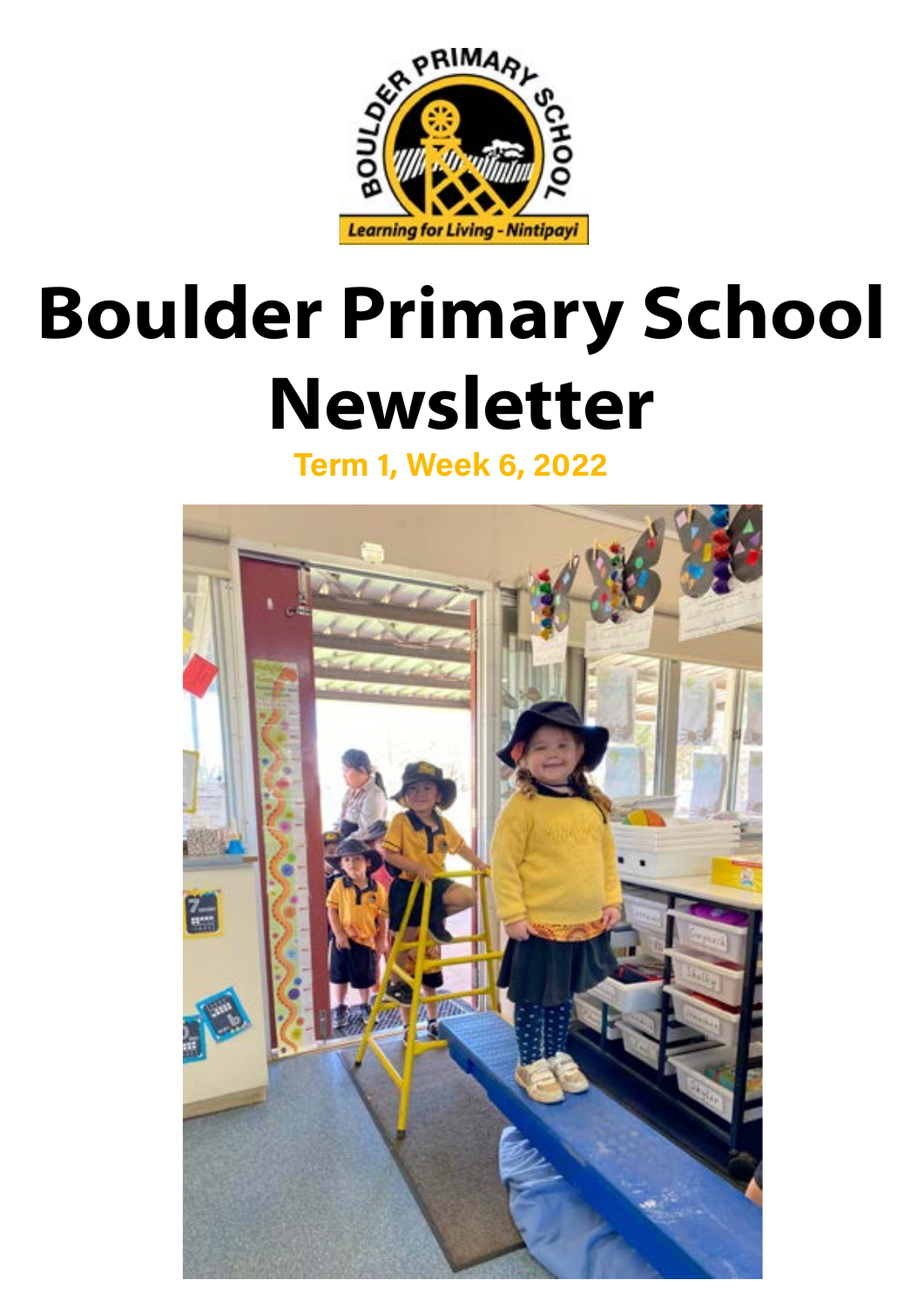I hope everyone enjoyed the long weekend.

I would like to express a sincere thanks to the Boulder Primary School community for the ongoing support with the mandates regarding Covid. On behalf of the staff I would like to thank those parents who wear a mask when on school site. These mandates, such as parents not allowed in the classrooms, have been established to ensure the health and wellbeing of not only the students but also the 40 staff at Boulder Primary School. I am sure the mandates will change as we progress through the coming days and weeks. Where possible we will try to ensure we keep parents and carers informed and communicate these changes and requirements in a timely manner. To this end please ensure your contact details are up to date at the front office. Once again thank you for your ongoing support.

# From the Principal **Proud History, Great Future!** From the Deputies

Last week the staff had two school development days to engage in Professional Learning. With Literacy and early Intervention being a significant focus for Boulder Primary School, the staff learned about key literacy strategies which form our whole school approach to learning. Staff in the Junior Phase (Kindergarten to Year 2) participated in the Talk for Writing Professional Learning program as this will be our approach to writing in the early years. The Senior Phase (Year 3 to Year 6) attended Professional Learning sessions on Seven Steps for Writing, the Science of Reading and reviewed our Literacy Plan. To ensure our students are successful at Boulder Primary School we seek through Professional Learning, to ensure our staff have a thorough understanding and knowledge of the programs we deliver.

As you may know every year we conduct the On Entry Assessment with the Pre-primary, Year 1 and Year 2. This assessment informs our teachers about each student's skills and understandings in the areas of Speaking and Listening, Reading Writing and Numeracy. The information provides teachers with the information to plan and address the learning needs of individual students. We also use the information to monitor student progress and achievement. After the assessment period parents will be provided with a summary of your child's performance. If you would like more information about this assessment go to: On-entry assessment - Department of Education

Stay safe, regards Mr Callow Principal

del to ensure Successful Students are at the centre of everything we do. As we begin 2022 staff will use the Operational Plan to guide their Teaching and Learning, support an inclusive Learning Environment, develop positive Relationships, foster Leadership, and capacity building, and utilise human, physical, and financial resources effectively. We will use the Boulder Primary School Operational Plan to guide us in our daily operations and successfully implement, identify, and communicate how we are working to improve student outcomes and work towards achieving the targets that we have set. We will evaluate and monitor our progress and reflect on the strategies and actions that are effective towards improving student achievement. The Operational Plan aims to provide Boulder Primary School with vision and direction, while aligning with the Department of Education and School Improvement drivers, working towards our professional goal to improve student outcomes, monitor our school's growth and development and promote effective management of resources. At Boulder Primary School, we believe in using evidence to drive our decision making and we embed a culture of using data to not only monitor and track student progress and achievement, but improve teaching and learning to enhance student outcomes. In 2021 the staff interrogated a range of data relating to our student's achievement, including On-entry, PAT R&N and NAPLAN. We examined our school operations, including the Literacy block and our behaviour management process. Through this process staff determined what areas should become a focus for improvement in 2022 and beyond. With the recommendations made by staff the Boulder Primary School Operational Plan was written to drive improvement of student outcomes, with strategies and targets set to improve in the focus areas identified. The School Improvement and Accountability model has been adopted within the Operational Plan, while aligning it with the Boulder Primary School Business Plan and sets out how all domains of school improvement are interrelated through the Assess, Plan, Act mo-